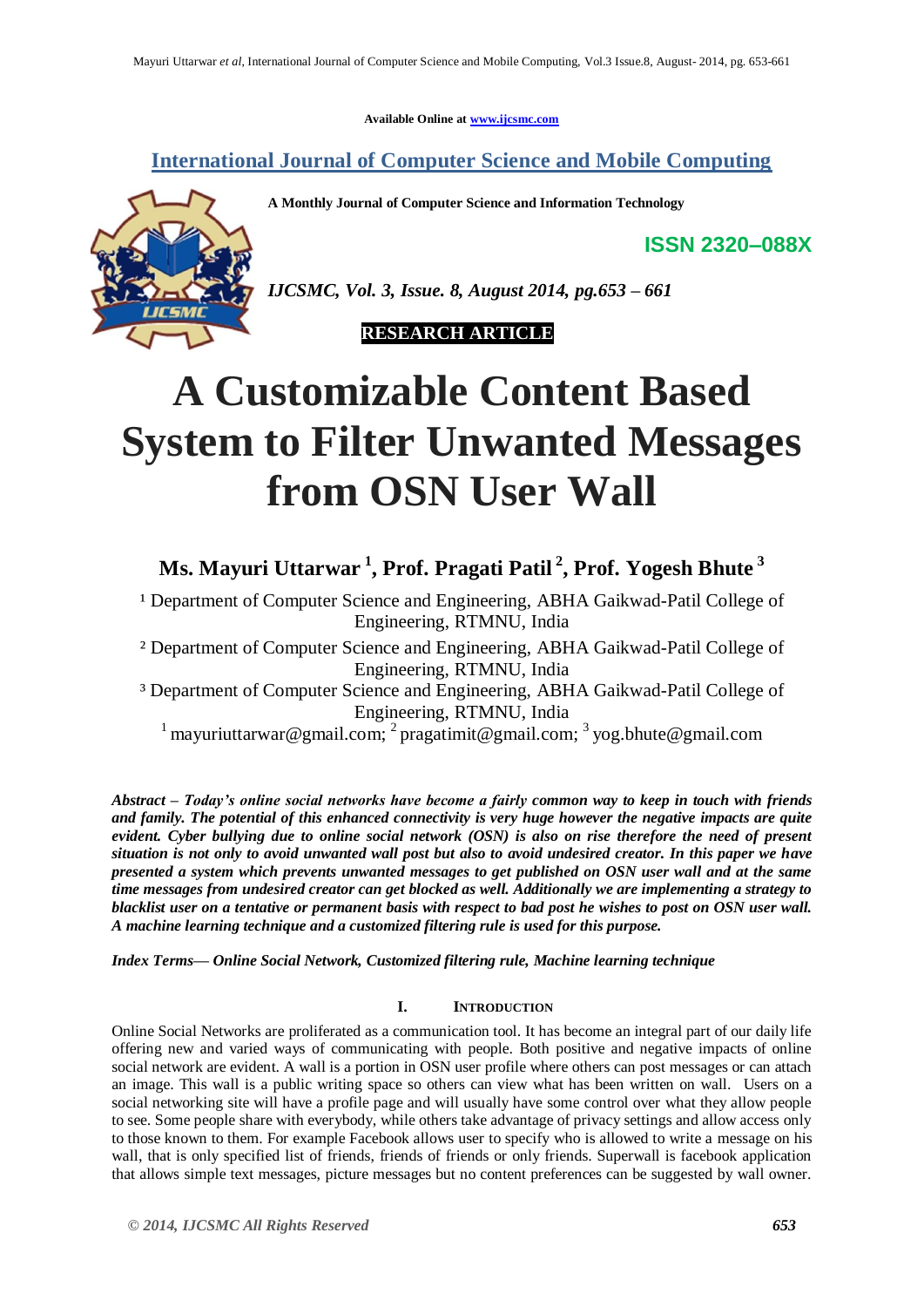Axxis superwall also gives user the option to attach images, links, videos, MP3 songs, documents but no personalization and filtering of wall messages on the basis of content can be done. Recent studies have shown that the cyber bullying can occur due to undesired wall post of OSN user. In general, cyber bullying involves posting a harmful text and/or images using the Internet or other digital communication devices, such as cell phones. Cyber bullying in terms of flaming, harassment and stalking can occur due to undesired post on wall of OSN user. Therefore the major work of OSN today is to prevent undesired messages to be posted on user's wall and to avoid messages from undesired creators independent of their content.

# **II. RELATED WORK**

#### **A. Content based filtering**

Marco Vanetti, Elisabetta Binaghi in [1] uses a hierarchical two step classifier. The first level of classification categorizes the wall messages into Neutral and Non neutral category whereas the second level classifies non neutral message into violence, vulgar; offensive, hate, sex categories depending upon its content. Every wall message is classified in terms of these categories and if it is non neutral it get blocked. The Filtered wall architecture conceptual architecture based on content based message filtering and a short text classifier is taken into consideration to avoid unwanted messages to get published on osn user wall. The system in this paper focuses mainly on filtering rule and message classification leaving blacklist user strategy as an enhancement.

### **B. Short Text Classification in Twitter**

Bharath Sriram, David Fuhry in [2] classifies incoming tweets into categories such as News, Events, Opinions, Deals and Private Messages depending on the author information and features within the tweets. Such categorization of tweet requires the knowledge of source of information. A greedy strategy is used to select the feature set which follows the definitions of classes.The system implements an approach to classify tweets into general but important categories by using the author information and features within the tweets.User can subscribe or can view only certain types of tweets based on his interest.

### **C. Machine learning in text categorization**

The problem of classification is a supervised learning approach as the learning step is supervised by training instances. Many different classifiers is used for classification problem in literature. Probabilistic methods of classification often generate numeric or quantities results and hence are sometime criticized as their effectiveness are not easily understandable or interpretable to human [3].A particular applicative context may exhibit very different characteristics and different classifiers may respond differently to these characteristics. In social network too different classifier such as radial basis function neural network [1], decision tree classifiers [4] are used depending on the result of classification that is desirable. Below table in [6] is the comparison of different classification method in pattern determination.

| <b>Classifier</b>         | Comment                                                                            |
|---------------------------|------------------------------------------------------------------------------------|
| Nearest mean classifier   | Fast testing, metric dependent                                                     |
| Binary decision tree      | Fast testing, overtraining<br>sensitive, needs pruning                             |
| <b>RBFN</b>               | Overtraining sensitive , may<br>produce confidence value,<br>may robust to outlier |
| Support vector classifier | Slow training, overtraining<br>sensitive, metric dependent                         |
| Perceptron                | Sensitive to training<br>parameter, may produce<br>confidence value                |
| k-Nearest Neighbour       | Slow testing, scale(metric)<br>dependent,<br>Asymptotically optimal                |

| Table 1. Classification methods |  |
|---------------------------------|--|
|---------------------------------|--|

### **D. Blacklist system**

In OSN context we would like to blacklist certain misbehaved users in terms of bad wall messages post. But privacy of these of kind users must be preserved in the sense that this user is viewed as blacklist to only those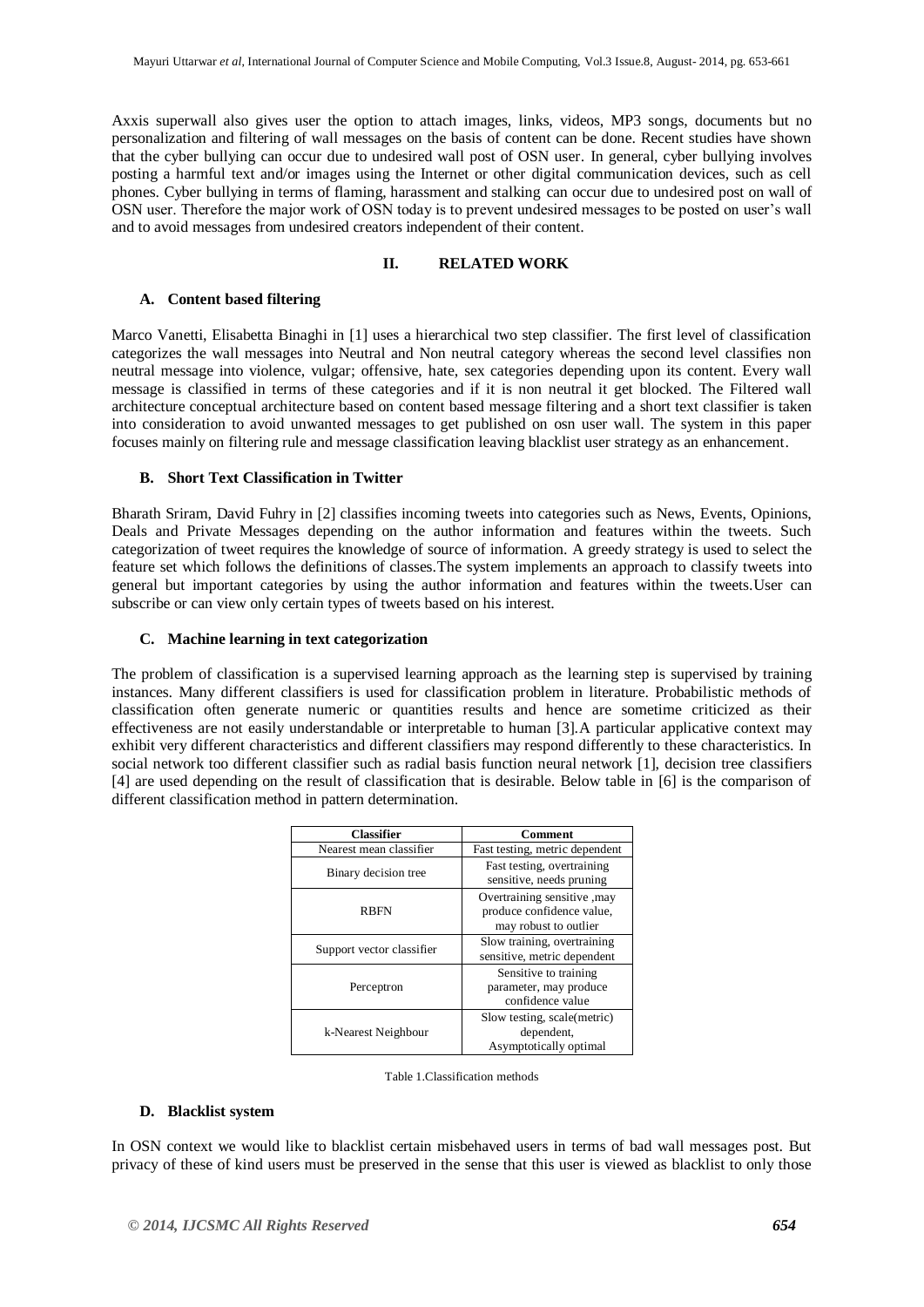users who have blacklist this user because of frequent bad message post on their wall. In a system like nymble [7] the misbehaved users are blacklisted without compromising their anonymity.

#### **III. PROBLEM STATEMENT**

Today's OSN facilitates its user to prevent undesired wall messages to a small extent and no preferences for wall messages can be suggested for example one want to avoid vulgar post on his wall. No blacklist strategy has been implemented to block certain user on tentative or permanent basis. A machine learning based classifier in conjunction with filtering and blacklist strategy can overcome such problem and user can be able to avoid all undesirable post on his wall.

#### **IV. EXISTING SYSTEM**

Online network such as facebook facilitates its users to mention who is allowed to insert message on wall that is friends, friends of friends or defined group of friend but no content preferences such as vulgar or offensive can be suggested and thus cannot be prevented.



Fig 1.wall message setting in facebook

Many online social networking sites such as twitter, linkedin, facebook support blacklisting of user. For example for blocking a user on facebook one can specify such user by his name as in figure 2 below but no system alert on the basis of frequent bad wall messages can be seen to wall owner.

| facebook                                                                                                                                                                                                                                                                                                                            | Search                              |  |  |
|-------------------------------------------------------------------------------------------------------------------------------------------------------------------------------------------------------------------------------------------------------------------------------------------------------------------------------------|-------------------------------------|--|--|
| Privacy settings $\triangleright$ Block list                                                                                                                                                                                                                                                                                        |                                     |  |  |
| <b>4 Back to Privacy</b>                                                                                                                                                                                                                                                                                                            |                                     |  |  |
| <b>Block people</b>                                                                                                                                                                                                                                                                                                                 |                                     |  |  |
| People you have blocked will not be able to interact with you on Facebook. Any Facebook friendships or<br>relationships you currently have with that person will be broken. Note that blocking someone may not<br>prevent all communications and interactions in applications, and does not extend to elsewhere on the<br>Internet. |                                     |  |  |
| You have not added anyone to your Block list.                                                                                                                                                                                                                                                                                       |                                     |  |  |
| Person                                                                                                                                                                                                                                                                                                                              | <b>Block</b>                        |  |  |
| Email                                                                                                                                                                                                                                                                                                                               | <b>Block</b>                        |  |  |
|                                                                                                                                                                                                                                                                                                                                     | Fig2. Blocking a friend on facebook |  |  |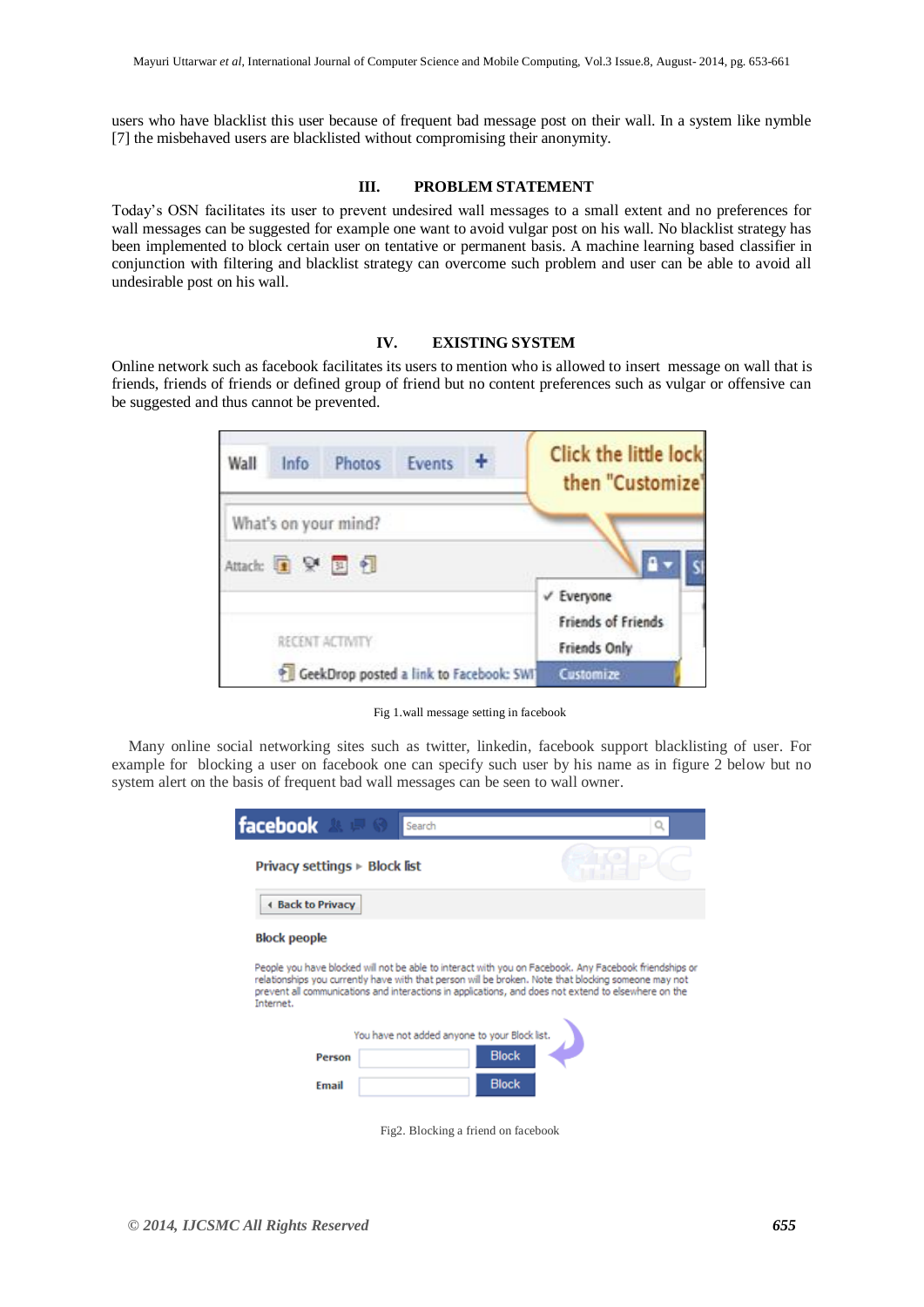## **V. PROPOSED SYSTEM**

The motive of proposed system is to build an automated system to filter unwanted messages from OSN user wall. To develop a system that

- Enable OSN users to have a control on the messages posted on their walls.
- Avoid messages from undesired creators (blacklist user), irrespective of their contents.
- Allow users to specify filtering rules for wall messages

Whenever a friend frequently tries to post bad wall message, a wall owner should get a system alert whether he want to blacklist such a friend on a tentative or permanent basis showing his bad scrap count.

#### **VI. SYSTEM FLOW**

The flow of system can be summarized by a flowchart shown in fig 3.Whenever a registered user login to a system and navigate to friend's wall to post a message it is intercepted by system. The system first checks whether the user is in blacklist list of friend. If yes, the user gets an alert that he can't post else the user is checked against the filtering rule (FR) created by wall owner. If the user is matched against the parameter in FR of his friend then he can't post a message else the user can post a message as shown in fig below.



Fig 3. System Flow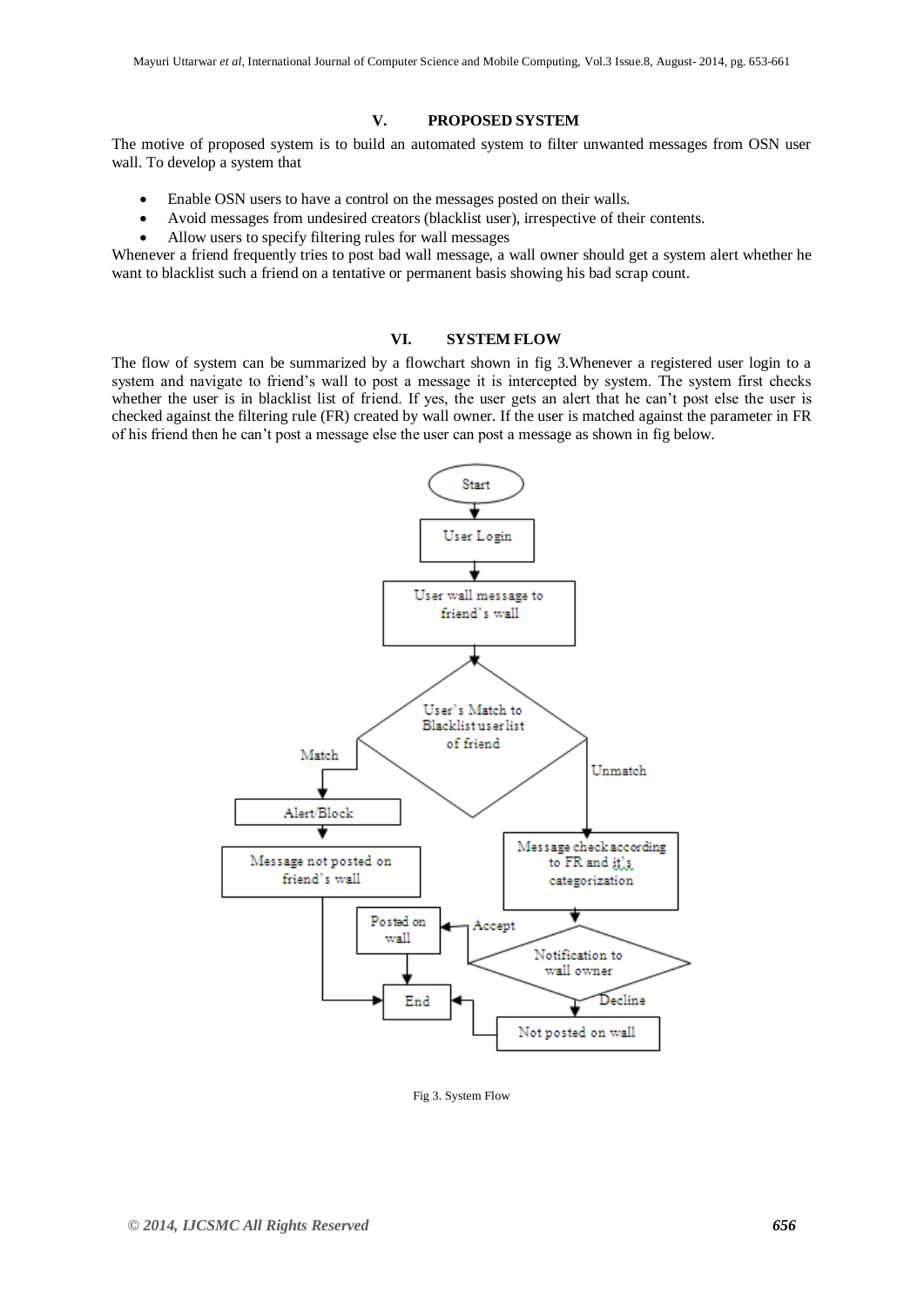The categorization of message posted by user is done and sends as to notification to friend in which the friend can accept or deny a user's message. If it is accepted the message get published on friend's wall else is rejected. From this message path wall messages get filtered twice in our system. These two types are

- System Filtering
- OSN user Filtering

The system categorizes the wall messages whereas the messages get published on wall only on the will of wall owner irrespective of its content.

#### **VII. SYSTEM DESIGN**

The system in this paper aims to have filtered wall that is the wall contained only those posts that are desirable to OSN user. The system consist of mainly following components as in [8]

- Filtered wall interface
- Social network application
- Social network manager



#### Fig 4. System Design

The system graphical user interface composed of interface to insert user credentials to login into system as well as new user registration. The Filtered wall interface consist of components to post a message on user wall which on submission go through social network application layer and social network manager layer before being published on user wall. The social network manager layer extract data from user social profile and provide it to the social network application layer to impose filtering rules. The social network application layer consists of two main components customized content based filtering and short text classifier. The modules in customized content based filtering checks whether the friend is in blacklist friend list and impose the filtering rules provided by wall owner on friend's message. The short text classifier categories the message into normal or controversial category based on its content. The trained short text classifier uses the pre-classified data to categorize a message. Depending upon the result provided by the underlying layers and user's will the message will be published or blocked.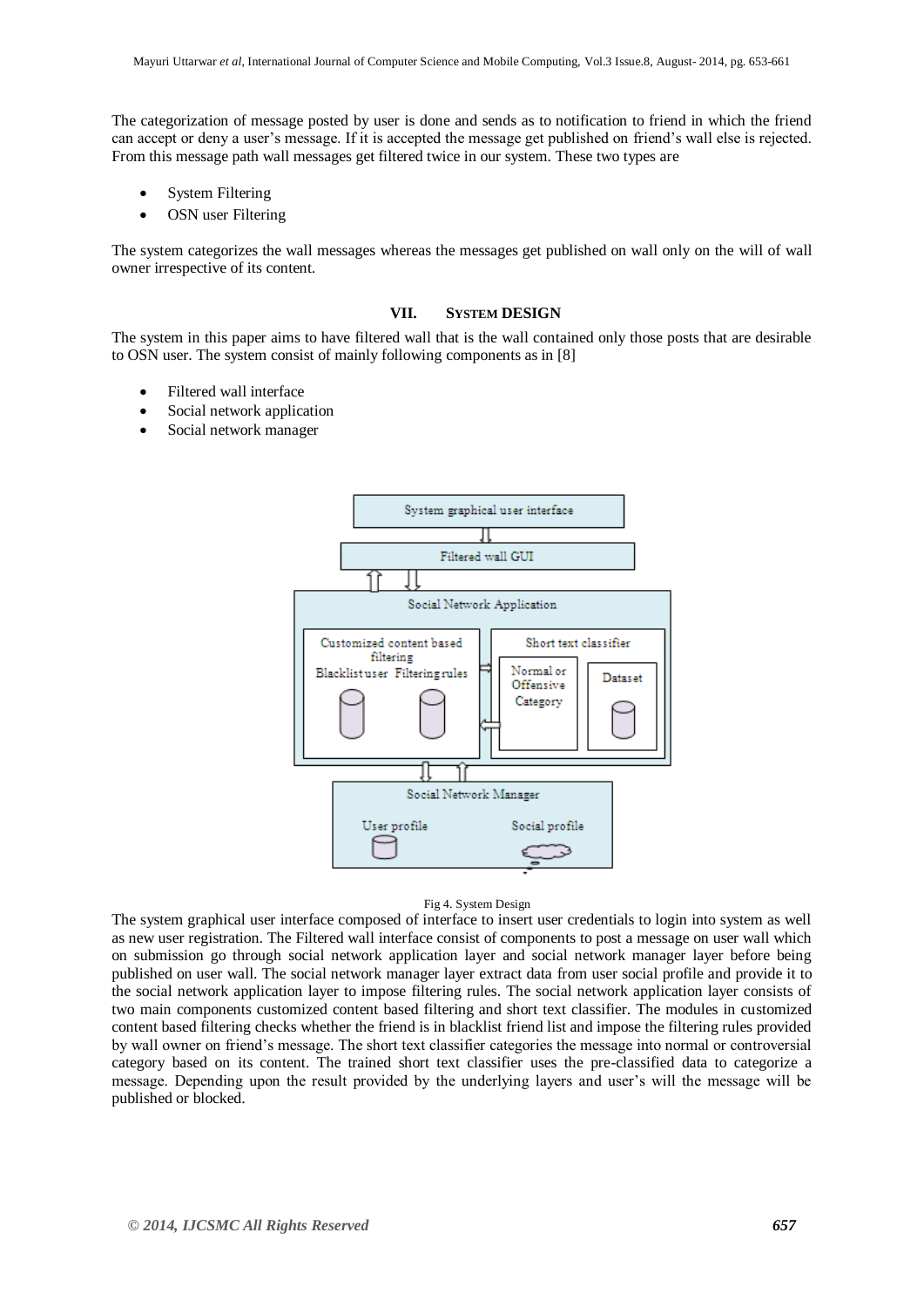#### **VIII. Machine Learning Classifier**

Wall messages categorization into controversial category and a normal one is a task of supervised machine learning based classifier. A supervised learning algorithm analyzes the trained data and produces an inferred function on the basis of which new examples can be mapped.



#### Fig 5 Trained data creation

The classifier must be trained with large and accurate data set to go well. As the underlying domain is dynamic, there are more chances of training data becoming stale. Therefore we have added dynamic dictionary module to the system which can be used to update data as needed by OSN user.



#### Fig 6 Training and testing of classifier

Decision tree classifier is used in this context for classification task. The main objectives of decision tree classifiers as in [9] are listed below

- to classify correctly as much of the training sample as possible
- generalize beyond the training sample so that unseen samples could be classified with as high of an accuracy as possible
- be easy to update as more training sample becomes available
- Have as simple a structure as possible.

There are numerous advantages of decision tree that are remarkable in literature.

- Global complex decision regions can be approximated by the union of simpler local decision regions at various levels of the tree [9].
- A sample is tested against only certain subsets of classes, thus eliminating unnecessary computations.
- It gives the flexibility of choosing different subsets of features at different internal nodes of the tree

The disadvantages of decision tree such as overlap when numbers of classes are large, errors accumulation in large tree from level to level can be overcome in our system as the number of classes as well as tree is not too much large. There are also difficulties involving design of optimal decision tree. The accuracy of decision tree is also dependable on various parameters such as appropriate choice of tree structure, choice of feature subsets at each internal node of tree and the choice of decision rules to be used at each internal node of the tree. Considering the success parameter of the tree we have designed the binary decision tree in fig 7 and 8.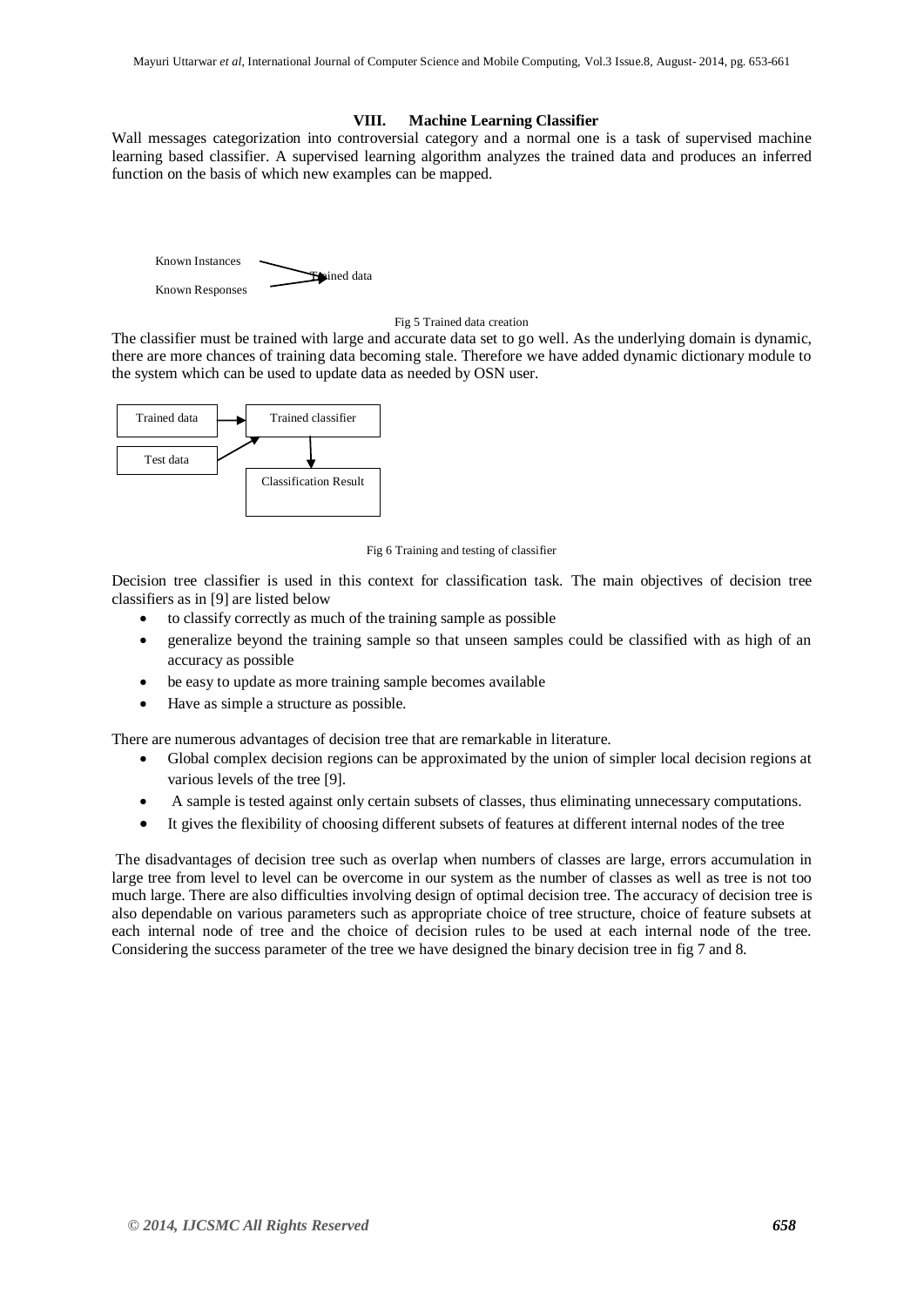

Fig 7 Decision tree 1 for detection of bad word in message



The controversial words are present in dictionary. The wall message may be composed of one or more words. Each word in message is checked for its direct or indirect presence in dictionary of controversial words. If it is present in dictionary the message is classified as bad message else it is classified as normal one. In general the average depth of tree reflects the weight given to classifier efficiency [9].

# **IX. CUSTOMIZED FILTERING OF WALL MESSAGES**

Customized Filtering of wall messages is achieved by means of Filtering rules. Filtering rules are the rules specified by the wall owner with an objective of preventing messages from undesirable creators. Once the user has been created his account he has to create his filtering rules to prevent messages to get published on his wall directly. This rule may be dependent on various factors such as age, sex, country, religion, occupation etc. In our system we have focused on the age, gender, trustworthiness of friend parameters and the action to be taken for matching parameter friend. The trustworthiness of friend can be detected by the relationship with the friend. For example direct friend implies trusted friendship or relationship [10] whereas Indirect indicate less trusted relationship. Therefore filtering rule can be defined as a tuple(creator, (age<numeric value), gender, friend type, action) where

- creator is OSN user or wall owner
- age is the numeric age of friends of wall owner below which he wants to take an action
- friend type refer indirect or direct friend
- Action is the activity block or notifies that should be taken for matched friends.

Notify action implies that the friend's message matching with the above parameter should be transferred to the notification window of wall owner where the owner can accept or decline the friend's message whereas block action indicate that the message from friends matching with the parameters should be blocked and thus can be prevented from publishing on wall of OSN user. On the basis of this parameters different rules can be created. For example Suppose that Alice is an OSN user and she wants to always notify messages coming from teenagers boys who are indirect friends of her, hence her rule will be as (Alice,age<16,Male,Indirect,notify).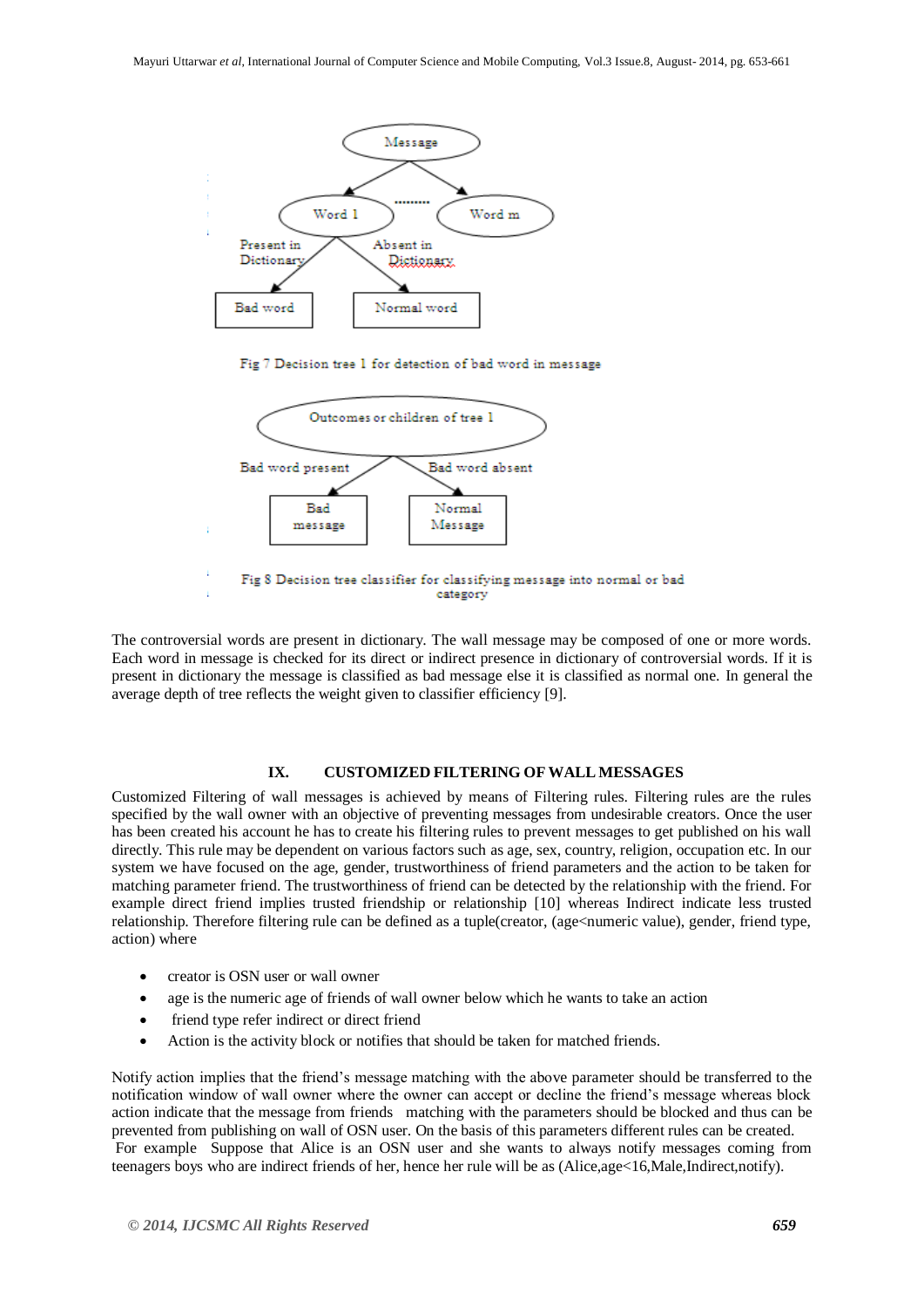#### **X. BLACKLIST USER**

Blacklist users are blocked users whose messages are prevented from publishing irrespective of their content [1]. Blacklist users are blocked on tentative basis or permanently. OSN user can blacklist or block his friend and can be blacklist by a system too with the help of blacklist system strategy. OSN user can blacklist a friend by observing his friend's profile, relationship and number of bad messages coming from the particular friend as well as the system defined strategy counts the number of bad or controversial messages coming from a friend in certain time span and if it exceed certain threshold then a notification goes to wall owner whether he wish to blacklist such friend on tentative or permanent basis. Tentative blocking will blacklist a friend for 15 days whereas permanent blocking implies end of relationship with the friend. Whenever a blacklist friend tries to post a message on his friend's wall he will get an alert blacklist person can't send the message. Taking privacy of blacklist person into consideration such a friend is blacklist and can be seen as blacklist only to a friend who has blacklisted him and other OSN users will not see such a friend as a blacklist one. Thus the privacy of blacklist person is preserved. Additionally the wall owner is able to view a graph of messages coming from his friends (graph 1). By observing bad message statistics in comparison with good one from specific friend OSN user can decide whether to blacklist a friend or not.



Fig 9. Wall message graph

#### **XI. NUMERICAL RESULT**

In a classification, the precision for a class is the number of true positives (TP) divided by the total number of elements labeled as belonging to the positive class that is the sum of true positives and false positives (FP) which are items incorrectly labeled as belonging to the class whereas Recall is defined as the number of true positives divided by the total number of elements that actually belong to the positive class that is the sum of true positives and false negatives(FN), which are items which were not labeled as belonging to the positive class but should have been.

Precision = TP TP + FP ……………… (1)

 $Recall = TP$ TP +FN ………………. (2)

F-measure is a measure that combines precision and recall is the harmonic mean of precision and recall.

F-measure=2\*Precision\*Recall Precision + Recall ................... (3)

On the basis of dataset of wall messages we found the results as in table 2.

| Metric           | <b>Good Message</b> | <b>Bad Message</b> |
|------------------|---------------------|--------------------|
| <b>Precision</b> | 90.3%               | 79.7%              |
| Recall           | 91.5%               | 80.1%              |
| <b>F-measure</b> | 90%                 | 80%                |

Table 2. Accuracy of classifier